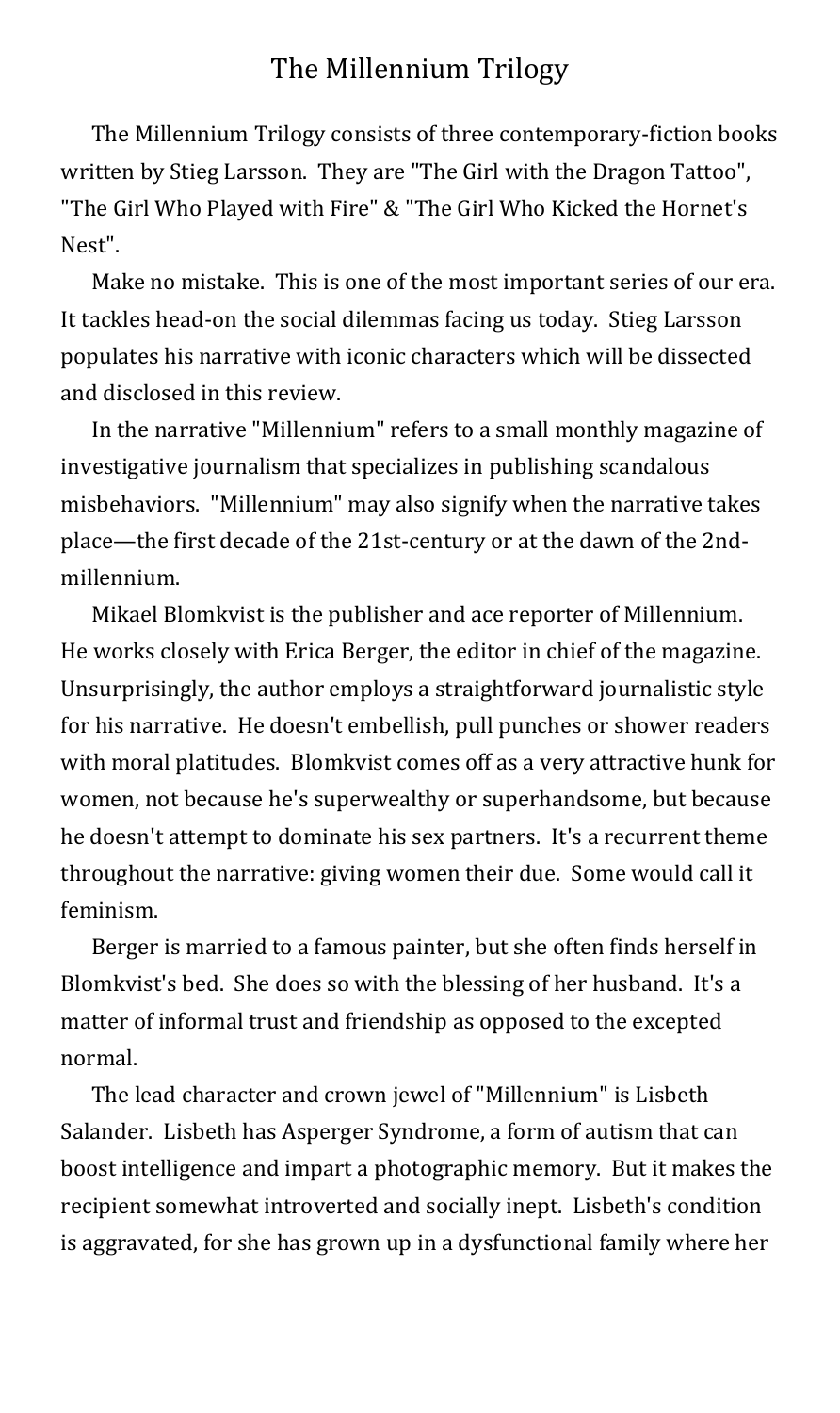absentee father hangs around only occasionally. When he does, he abuses Lisbeth's mother. His criminal behavior is never reported to the police or social agencies. When Lisbeth is 12-years-old, she fights back to protect her mother. For this drastic action, the authorities lock Lisbeth inside a mental institution.

She's thin-boned, less than five-feet tall. Though in her mid-twenties, she's often mistaken for a prepubescent teenager. What's more, Lisbeth has never completed elementary school. Her official file describes a troubled young woman who refuses to speak to social workers, police officers and especially psychiatrists. To top it off, Lisbeth has few social skills. She dresses like a Goth gypsy with plenty of piercings and tattoos. It's easy to see why most folks take her for a retarded nincompoop unable to hold a skilled job.

After her release from the loony bin, the courts give her a Guardian since Lisbeth has been judged incapable of living on her own. Here, she lucks out and draws an old-school advocate by the name of Palmgren. He has the wisdom to leave Lisbeth more or less alone. Later, he contacts an old friend, Armansky, the CEO of Milton Security. Armansky agrees to hire Lisbeth on a trial basis. She's supposed to run errands from the copy machine and coffee machine. But Armansky discovers she can do the best and most thorough background checks. He doesn't have a clue how she manages such impeccable research.

In truth, Lisbeth is a world-class hacker with incredible digital skills.

Please note: A majority of the narrative takes place in Sweden, which is one of the finest social democracies in the world. The author presents Lisbeth as someone who has fallen through pinholes in the social-safety net, who has been misjudged and miscast by a supposedly fair-minded bureaucracy.

The author uses Lisbeth as the symbolic antithesis to our so-called civilized society. She's ignored by everyone who matters, so Lisbeth moves in a cloud of anonymity. She enjoys sex with men and/or women but shows little interest in child bearing. She's a mid-21st-century urbanite dropped on the status quo like an alien from outer space.